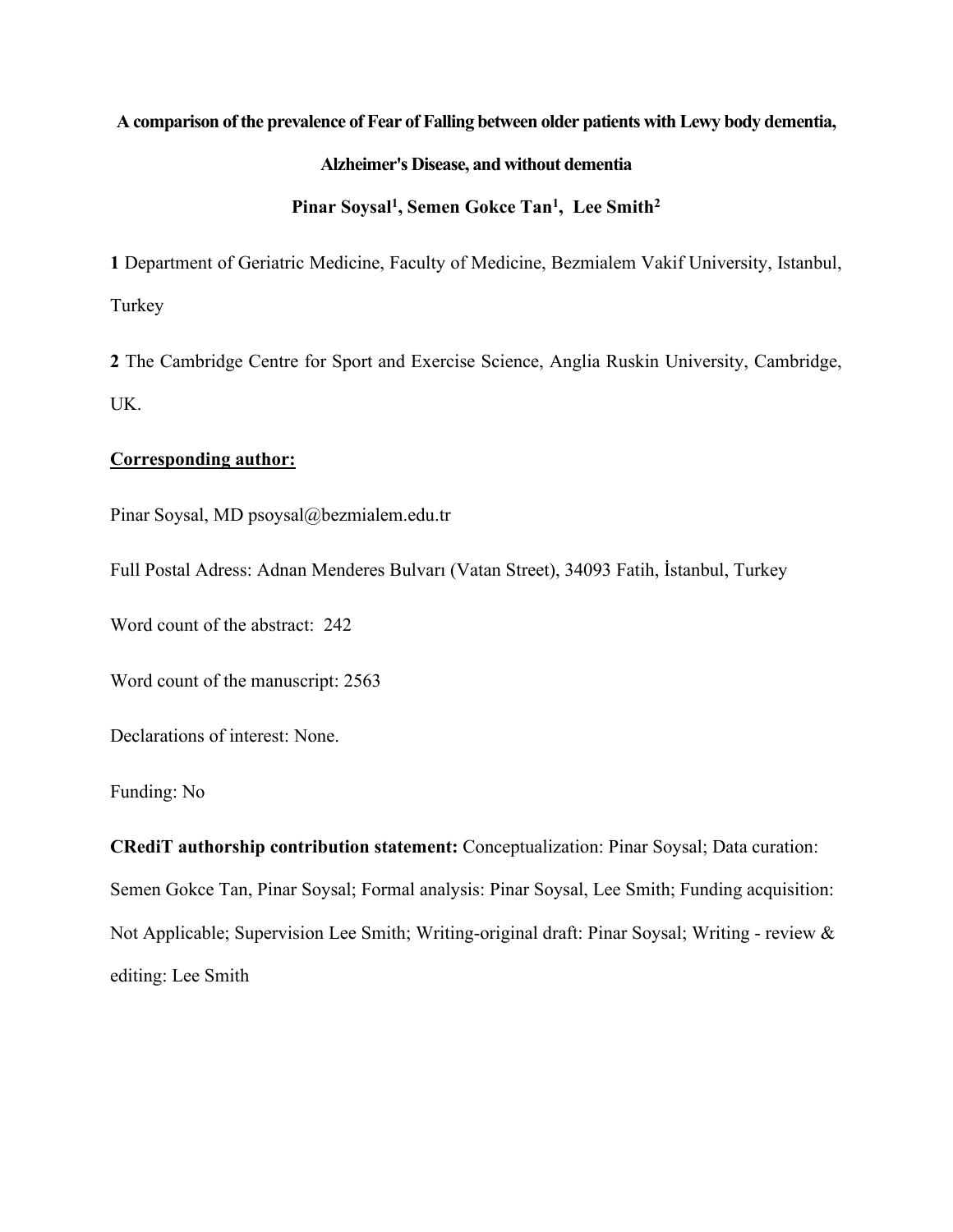### **ABSTRACT**

**Background:** The development of cognitive impairment and Fear of Falling (FoF) are strongly linked, but prevalence of FoF is not known in patients with different types of dementia. This study aims to evaluate and compare the prevalence and severity of FoF in patients' with dementia with Lewy bodies (DLB), Alzheimer Disease (AD), and non-dementia.

**Methods:** 46 participants with DLB, 86 participants with AD and participants without dementia (controls), underwent Comprehensive Geriatric Assessment (CGA). The Falls Efficacy Scale– International (FES-I) was used to determine and classify FoF. An overall score on the FES-I of 16- 19, 20-27 and ≥28, was accepted as low, moderate, and high concern about FoF, respectively.

**Results:** Prevalence of high FoF was 86.9% in DLB, 36.0% in AD and 37.4% in controls. All CGA parameters were worse in the DLB and AD group than non-dementia group  $(p<0.001)$ . The prevalence of high FoF/FES-scores was significantly higher in the DLB group than in the AD and non-dementia group ( $p<0.001$ ), but was similar in AD and non-dementia groups ( $p>0.05$ ). The significant relationship between DLB and FoF was maintained when adjusted for age, CGA parameters, and orthostatic hypotension (OR: 2.55, CI:1.03-6.25, p=0.041 comparison to AD; OR: 4.79, CI:2.10-10.92, p<0.001 comparison to non-dementia).

**Conclusion:** Eight out of ten elderly patients with DLB have high FoF, which is much higher than those with AD and without dementia. Therefore, clinicians should be aware of FoF and its related consequences in the management of DLB in older adults.

**Keywords:** Alzheimer's disease, dementia with Lewy bodies, Fear of Falling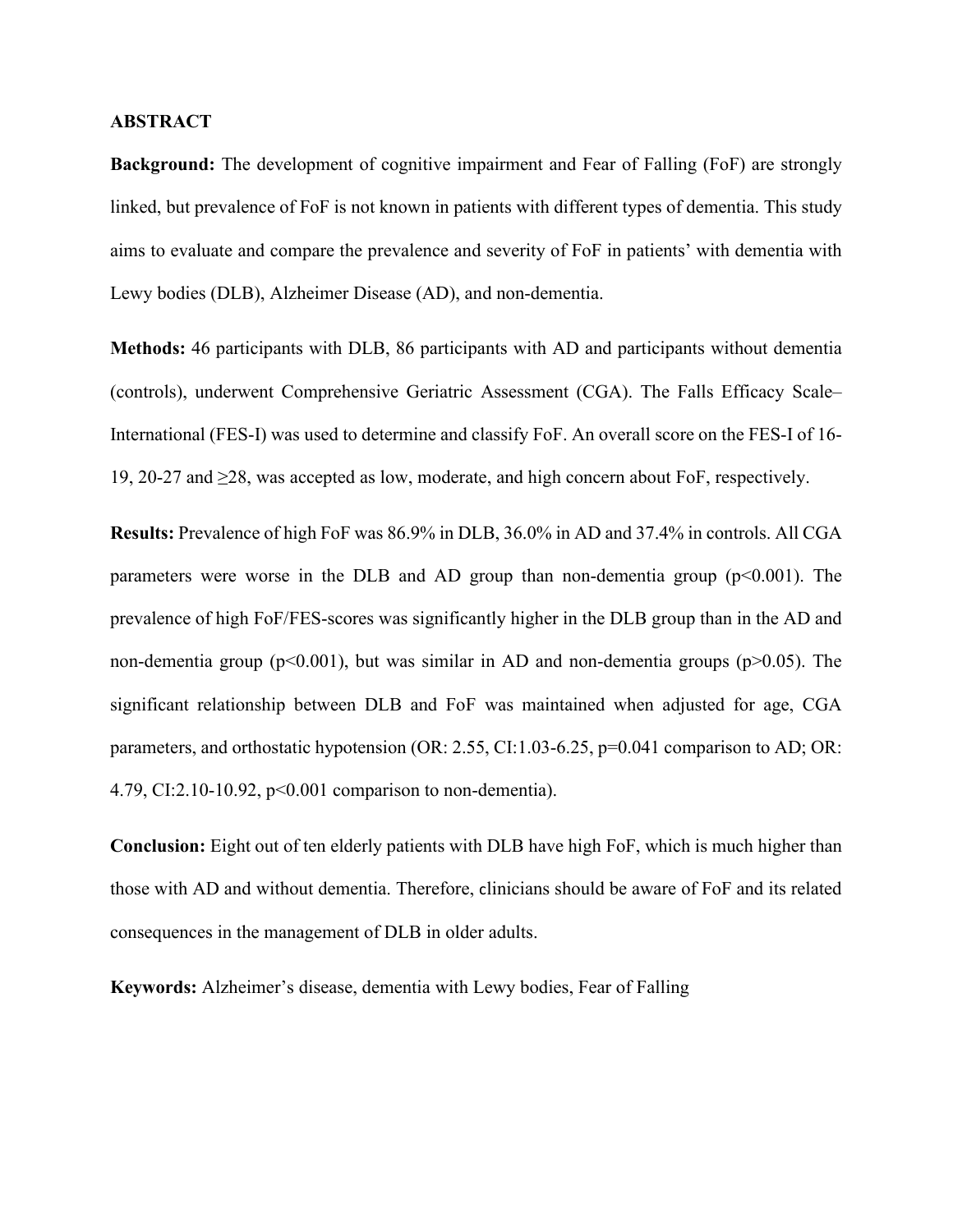# **INTRODUCTION**

Fear of Falling (FoF) is defined as a person worrying about falling seriously enough to prevent them from carrying out daily activities. Avoiding such activities increases dependence and fall risk over time (Tinetti & Powell, 1993). FoF is associated with mental and physical disability development in the elderly (Tinetti & Powell, 1993). Approximately half of the community-living elderly experiences FoF, and nearly one-third of older adults develop FoF during a year (Murphy, Dubin, & Gill, 2003; Uemura et al., 2014). Moreover, 39.8% of geriatric outpatients have a high level of FoF (Arik et al., 2020). This high prevalence of FoF has resulted in a growing body of literature examining the factors that cause FoF development and the clinical reflections of FoF. Numerous factors such as visual impairment, balance and walking problems, female gender, experiencing a fall within the last year, low physical activity level, the presence of pain, arthritis and orthostatic hypotension, depression, and living alone have been found to be associated with the development of FoF (Austin, Devine, Dick, Prince, & Bruce, 2007; Kressig et al., 2001).

However, in recent years it has been suggested that cognitive decline and FoF development are strongly linked. For example, 1700 elderly people over 65 years old who did not have cognitive impairment and FoF were followed for 15 months, and it was shown that mild cognitive impairment (MCI) predicted new onset FoF (Uemura et al., 2015). In another study, MCI and global cognitive impairment were found to increase the prevalence of FoF (Uemura et al., 2014). Even though the FoF-cognitive dysfunction relationship is today known, the status of FoF in each dementia subtype has not been investigated yet. It has been reported that FoF and falls are higher only in patients with Alzheimer's disease (AD) compared to cognitively normal elderly people with subjective memory complaints (Borges, Radanovic, & Forlenza, 2015). However, factors that may increase the risk of FoF such as falls, impaired motor performance and autonomic dysfunction are more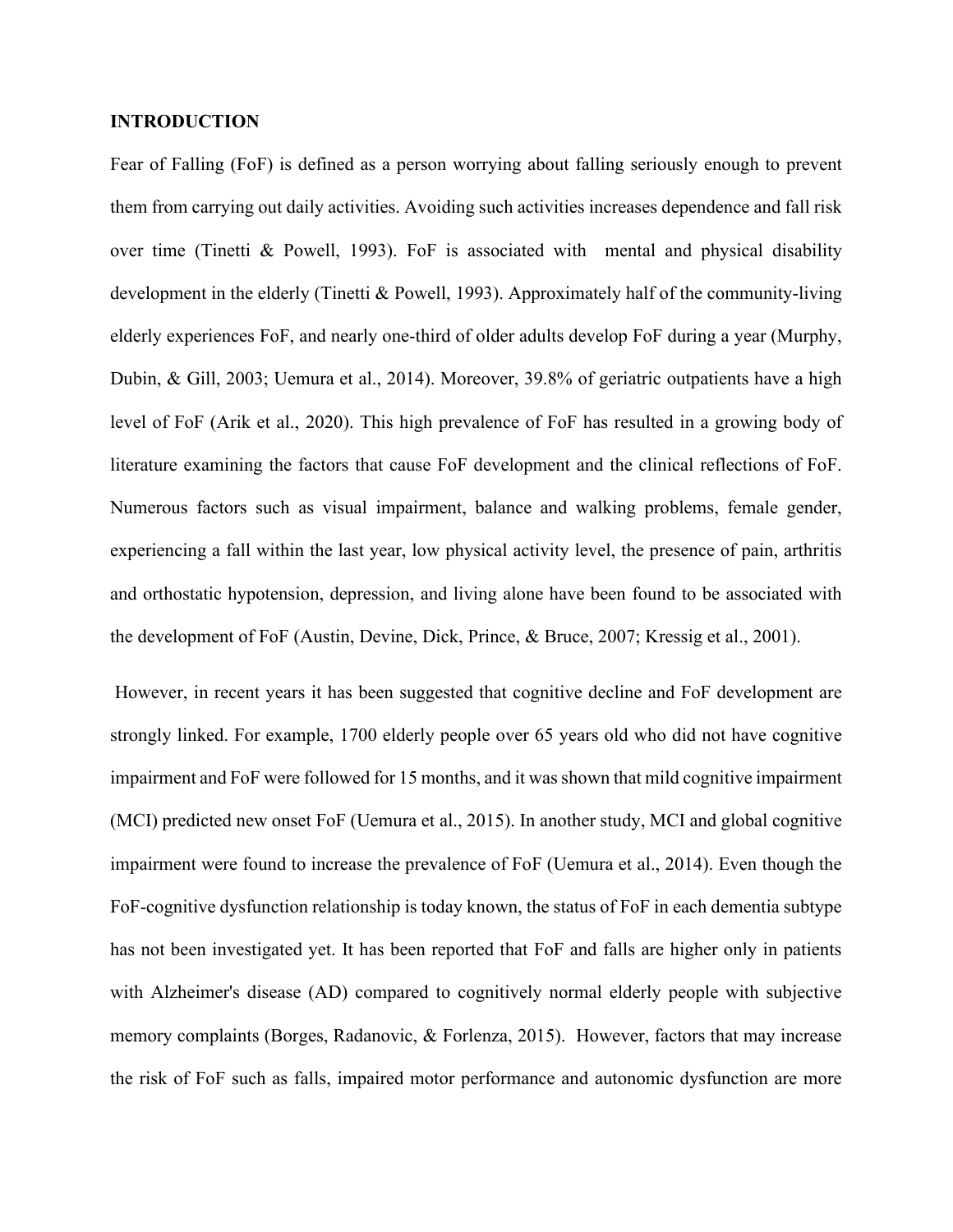common in dementia with Lewy bodies (DLB), the second most common neurodegenerative type of dementia in the elderly (Ballard, Shaw, Lowery, McKeith, & Kenny, 1999; Isik, Kocyigit, Smith, Aydin, & Soysal, 2019) (Fritz et al., 2016). Despite this, a comparison of FoF levels between DLB and AD has not been investigated to date.

Therefore, the present study aimed to evaluate and compare the presence and severity of FoF between people with DLB, AD and cognitively intact older adults.

# **METHOD:**

**Participants**: A total of 498 older adult outpatients who were admitted to a geriatric clinic based in Turkey for any reason and who had no exclusion criteria were included in this cross-sectional study. The investigation conformed to the Declaration of Helsinki and was approved by the local ethics committee (14/298). Informed consent was provided by each participant or a legal guardian before participating in the study.

Probable AD was diagnosed with National Institute on Aging-Alzheimer's Association workgroup's criteria and probable DLB was diagnosed with Fourth consensus report of the DLB Consortium (McKeith et al., 2017; McKhann et al., 2011). All patients underwent neuroimaging protocols such as cranial magnetic resonance imaging or computed tomography.

Patients who had severe illness that may impair their general health status, such as acute cerebrovascular event, sepsis, acute renal failure, acute coronary syndrome, and acute respiratory failure; and patients who did not agree to undergo the Comprehensive Geriatric Assessment (CGA) were excluded. Patients with MCI and patients with dementia except those with probable DLB or AD were also excluded. Patients with severe dementia (Clinical Dementia Rating 3) were also not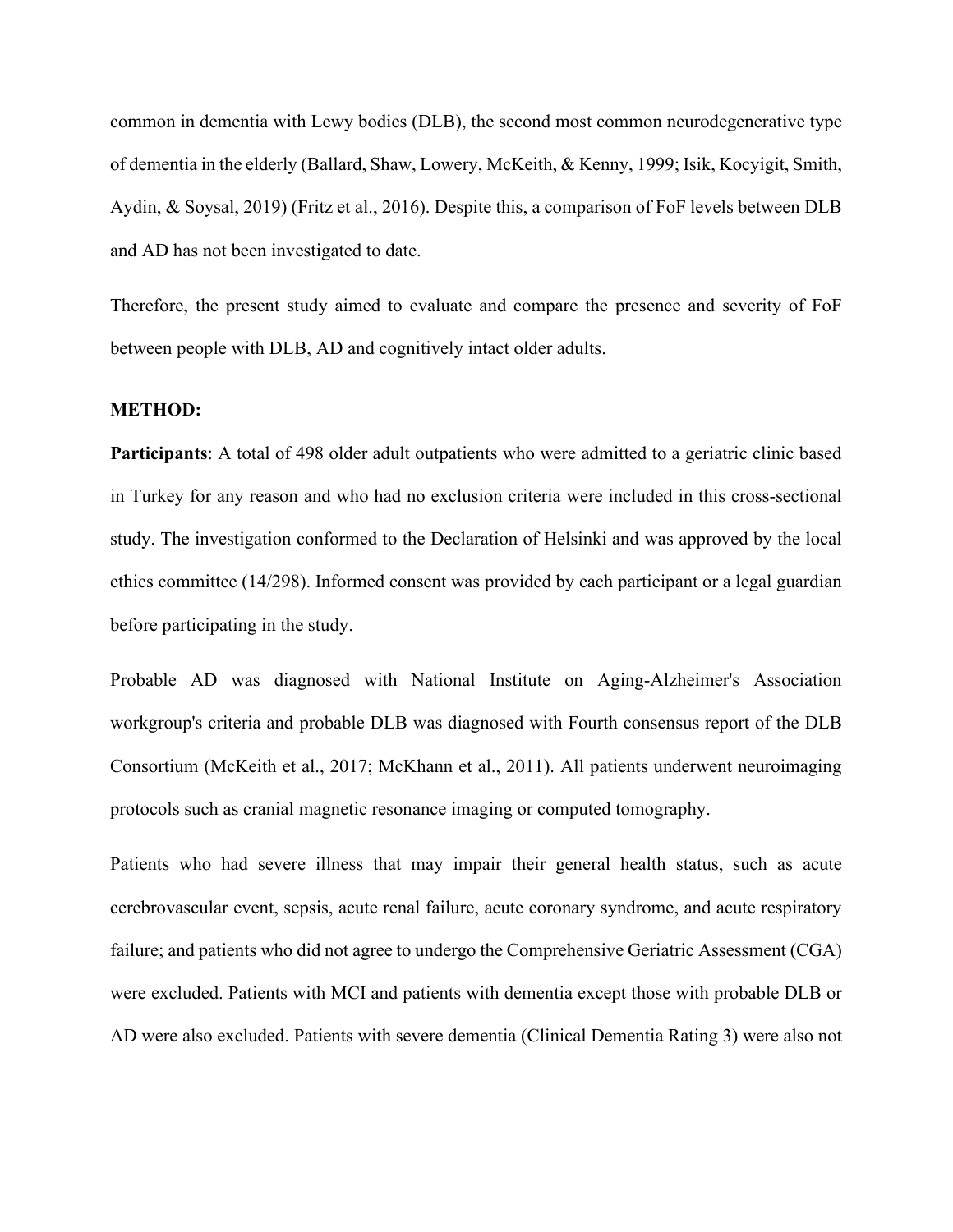included, because the Falls Efficacy Scale–International has only been validated for patients with mild to moderate dementia, not severe dementia (Hauer et al., 2011).

#### **Comprehensive Geriatric Assessment**

All patients underwent CGA. Demographic characteristics (age, gender, and years of education) were recorded (Soysal, Isik, Buyukaydin, & Kazancioglu, 2014). Patients were questioned in terms of recurrent falls  $(\geq 1)$  falls/year) within the past year. Comorbid diseases of the patients were questioned. Laboratory data, which was performed routinely in geriatric population, was obtained. Basic and Instrumental Activities of Daily Living (ADL) were assessed by Barthel Index and Lawton-Brody Scale, respectively. Nutritional status was assessed using the Mini-Nutritional Assessment (MNA) score. Geriatric Depression scale was used to evaluate mood. Cognitive status was evaluated by Mini-Mental State Examination (MMSE). [Gait and balance function was assessed by Tinetti Performance Oriented Mobility Assessment](https://www.leadingagemn.org/assets/docs/Tinetti-Balance-Gait--POMA.pdf)  [Scale \(POMA\)](https://www.leadingagemn.org/assets/docs/Tinetti-Balance-Gait--POMA.pdf) (Soysal et al., 2014).

Blood pressure was measured in the supine position, and after the patient stood up, and recorded at the 1st and 3rd minutes. For the measurement of blood pressure, a calibrated Omron M2 Compact (HEM 7102-E) device that meets the requirements of the international protocol was used. Orthostatic hypotension (OH) was defined as a decrease in systolic and / or diastolic blood pressure  $\geq$ 20 mmHg and / or  $\geq$ 10 mmHg, respectively, when an individual moved from the supine position to the upright position (Soysal, Aydin, Koc Okudur, & Isik, 2016).

# **The Falls Efficacy Scale–International (FES-I)**

FES-I was used to determine and classify FoF. The scale consists of 16 questions and 1-4 points are assigned to each question. FoF was classified according to the total score given to the questions.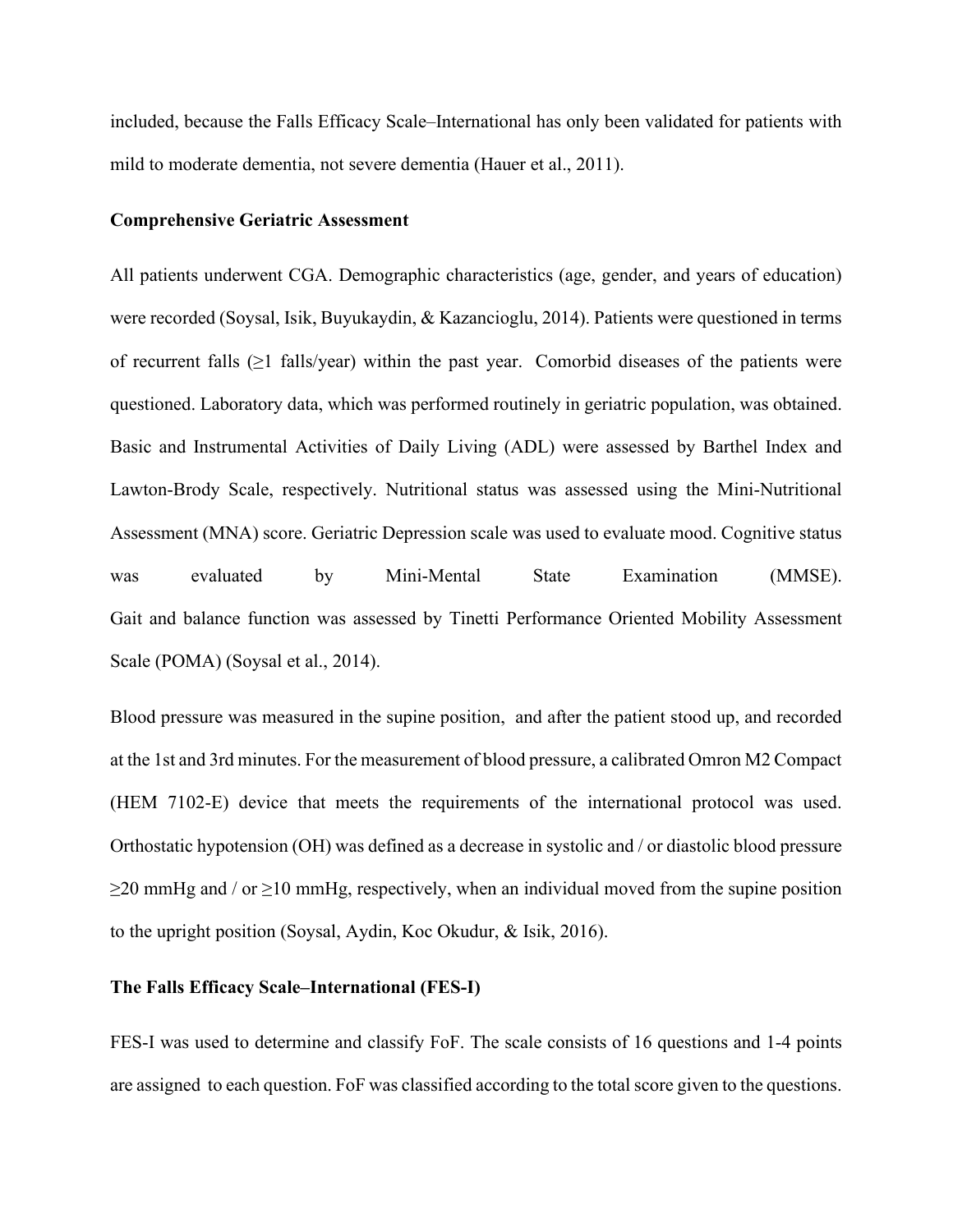Total FES-I scores range from minimum 16 (no concern about falling) to maximum 64 (severe concern about falling). In addition, if the total score of the FES-I scale was 16-19, 20-27 and  $\geq 28$ , it was assumed that there was no FoF, low, moderate, and high concern about falling, respectively (Delbaere, Smith, & Lord, 2011; Rivasi, Kenny, Ungar, & Romero-Ortuno, 2019). Previous studies showed that FES-I had very good reliability and validity to detect FoF in geriatric patients with and without cognitive impairment (Hauer et al., 2011; Kisvetrová et al., 2019) However, because the FES-I has only been validated for patients with mild to moderate dementia, not severe dementia, patients with severe dementia were excluded (Hauer et al., 2011).

#### **Statistical Analyses**

Data were analyzed using SPSS, version 22. The participants were divided into three groups: AD, DLB and controls and all statistical analyses were performed to compare three groups. Continuous variables were assessed as means and standard deviations and evaluated by Kolmogorov-Smirnov test for normal distribution. Normally distributed continuous variables were analyzed by paired sample t-test. In case of non-normal distribution, continuous variables were evaluated by Mann Whitney U test. Differences between categorical variables were evaluated by Chi-square and Fisher's exact Chi-square tests. A probability<0.05 was considered significant. All statistical analyses were carried out using SPSS 22.0 (SPSS Inc.). Binary logistic regression analysis was performed to assess covariate factors between binary groups (DLB and AD, AD and no dementia group, DLB and no dementia group).

# **RESULTS**

Of 498 patients, 9.23% (46) had DLB, 17.26% (86) had AD and 73.51% (366) had no dementia. 48.6% of patients had low FoF, 9.6% had moderate FoF and 41.8% had high FoF. Prevalence of high FoF was 86.9% in DLB, 36.0% in AD and 37.4% in non-dementia group, while low FoF wa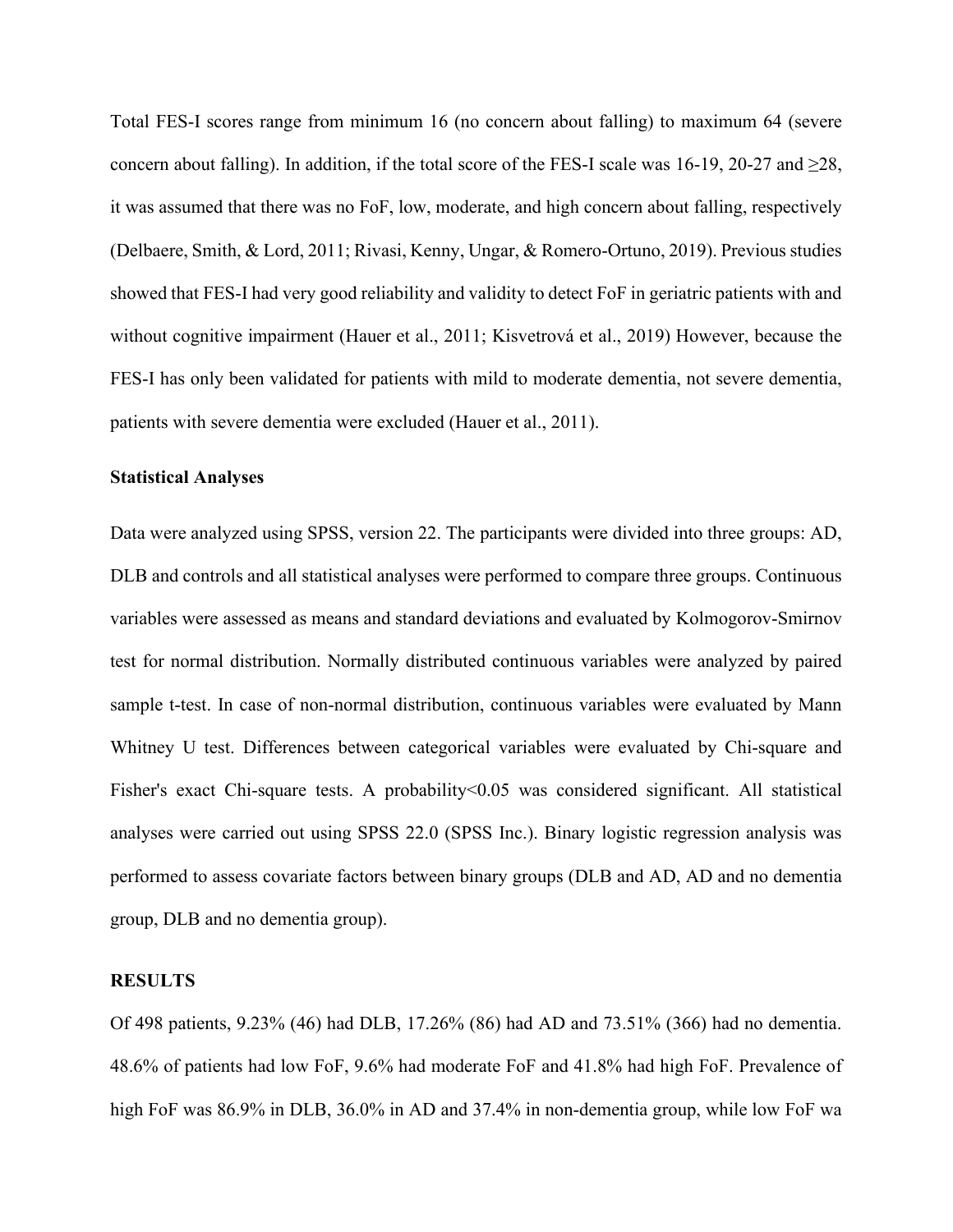6.5% in DLB, 53.5% in AD and 52.8% in non-dementia group (p<0.001). There were no significant differences between the two dementia groups in terms of age, education, gender, comorbidities except for coronary heart disease, number of drugs used, falls history and laboratory values ( $p >$ 0.05). All CGA parameters were worse in the DLB and AD group than no-dementia group (p<0.001). MMSE, BADL, IADL, MNA and POMA scores were worse in the DLB group than AD group. The presence of systolic OH, diastolic OH and OH were more common in the DLB than both AD and non-dementia group  $( $0.005$ ). The comparison of participants characteristics is$ summarized in **Table 1.**

#### *Insert table 1 here*

While the prevalence of high FES-I scores were significantly higher in the DLB groups than in the AD and non-dementia group (p < 0.001, for both), they were similar in AD and non-dementia groups (p>0.05). The significant relationship between DLB and FoF was maintained when adjusted for age, POMA, ADLs, MNA, MMSE, presence of CHD and OH (OR: 2.55, CI: 1.03-6.25, p=0.041 comparison to AD; OR: 4.79, CI: 2.10-10.92, p< 0.001 comparison to non-dementia).

In addition, the prevalence of high FoF increased with CDR scale in patients with dementia (33.3% in CDR1; 52.15% in CDR2) ( $p \le 0.001$ ). Both FoF scores and ratio of high FoF were higher in the DLB group than in the AD group for both CDR1 and CDR2 ( $p<0.05$ ). In CDR1 patients, the prevalence of high FoF in DLB and AD was 86.3% and 65.0%, respectively, while in CDR2 patients, the frequency of high FoF was 87.5% in DLB and 61.5% in AD. **(figure 1 and 2).**

# *Insert figure 1*

*Insert figure 1*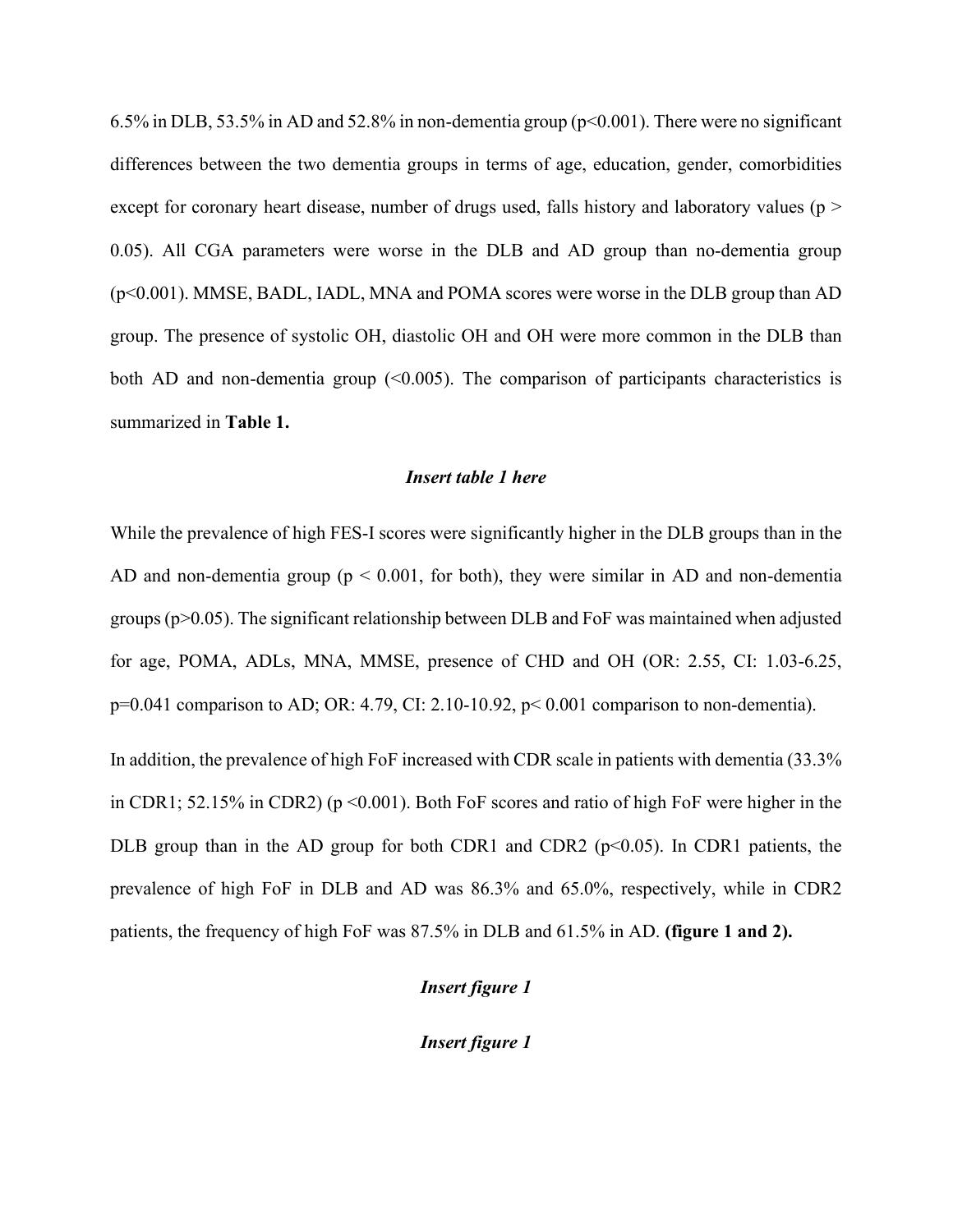### **DISCUSSION**

In this study, results showed that the severity and frequency of FoF is higher in DLB patients than both AD patients (approximately 2.5 times) and cognitively intact older adults (4.7 times). There were no significant differences between AD and non-demented patients in terms of FoF.

In our study, the prevalence of high FoF was found to be 41.8% in total, which is high compared to the results of previous studies. This may be due to the high average age or the high incidence of cognitive impairment in the present study (Arik et al., 2020; Rivasi et al., 2019). Although the relationship between FoF and cognitive impairment seems certain, not all longitudinal studies support this close association. Sakurai et al. found that the development of FoF and the change in the Montreal Cognitive Assessment total score were not associated at 1-year follow-up in 406 community-dwelling older adults (Sakurai et al., 2017). In another study, 4931 middle-age and older adults were followed for 4 years and no correlation was found between the emergence of FoF and cognitive decline assessed by MMSE (Peeters, Leahy, Kennelly, & Kenny, 2018). However, on the other hand, in a 3-year follow-up study evaluating FoF severity, as in the present study, it was found that being very fearful of falling increased the risk of cognitive decline in older adults (Noh, Roh, Song, & Park, 2019). Conversely, it has been reported that cognitive impairment can also predict FoF (Uemura et al., 2015). Interestingly, in our study, while FoF was not higher in AD patients compared to those without dementia, it was significantly higher in DLB. Therefore, the reason for the inconsistency of the study results mentioned above may be that the types of cognitive impairment (such as amnestic, non-amnestic) of the patients in these studies are different, because FoF is more related to inadequacy in some cognitive function domains (executive function and processing speed) (Peeters, Feeney, Carey, Kennelly, & Kenny, 2019).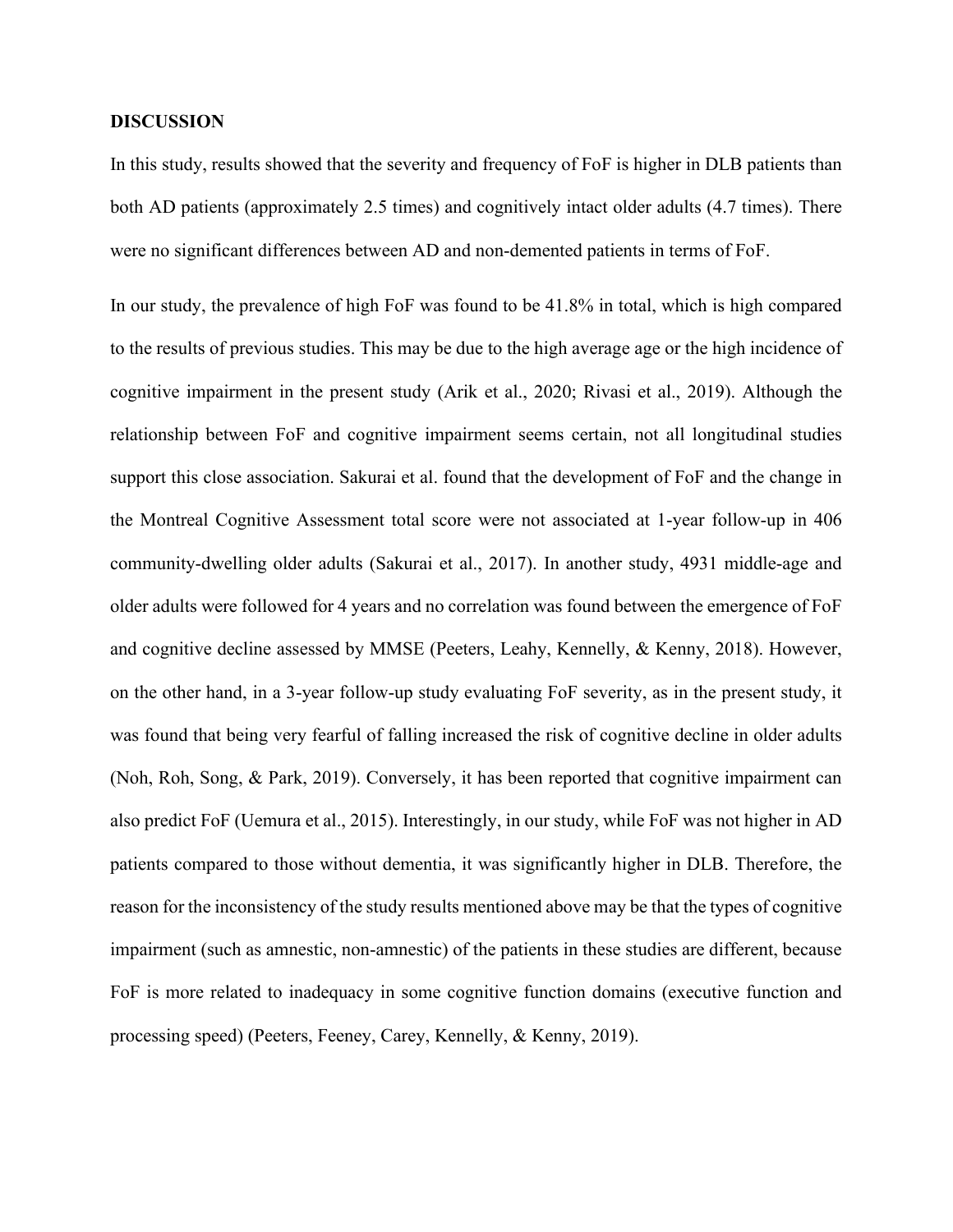In our study, for the first time in DLB patients it was found that almost 8 out of 10 patients had high FoF starting from the mild stage and even after adjustment for several covariates (age, cognition, functional dependence and balance-gait functions, orthostatic blood pressure changes), it was found that FoF developed in DLB patients approximately 2.5 times more than AD patients. There are several plausible pathways that help to explain this finding. First, common symptoms experienced by people with DLB, such as parkinsonism and postural instability findings, are known to increase fall risk, and are more severe in mild stages of DLB than what has been observed in patients with AD (Peeters et al., 2019). Moreover, in one study in which 51 AD and 27 DLB patients were included, risk factors for falling were investigated, and it was determined that parkinsonism was the most important factor for falling (Ehrlich, Hassan, & Stagg, 2019). However, extrapyramidal signs such as rigidity, bradykinesia, and postural impairment are also seen from the early stage of MCI and AD, and as AD progresses, the prevalence of parkinsonism also increases (Sasaki, 2018). On the other hand, not every DLB patient has parkinsonism (Zahirovic, Wattmo, Torisson, Minthon, & Londos, 2016). In our study, the reason for not finding a significant difference in falls between AD and DLB patients may be that there is no difference in parkinsonism in both types of dementia, but unfortunately, the relationship between FoF and parkinsonism could not be examined because parkinsonian symptoms or clinical features of DLB were not detailed in our study. Future studies should be designed accordingly. Second, oculo-visual changes such as visual hallucinations, color vision impairment, decreased occipital lobe activity, are common in DLB and also increase FoF (Flanigan, Khosravi, Leverenz, & Tousi, 2018; Peeters et al., 2019). Previous study has shown that elderly people with visual impairment avoid or restrict daily activities which consequently may increases ones risk of developing FoF (Ehrlich et al., 2019). The same scenario may be valid for DLB patients. The fact that many factors that may cause the development of FoF and falls, such as cognitive impairment, neuropsychiatric symptoms,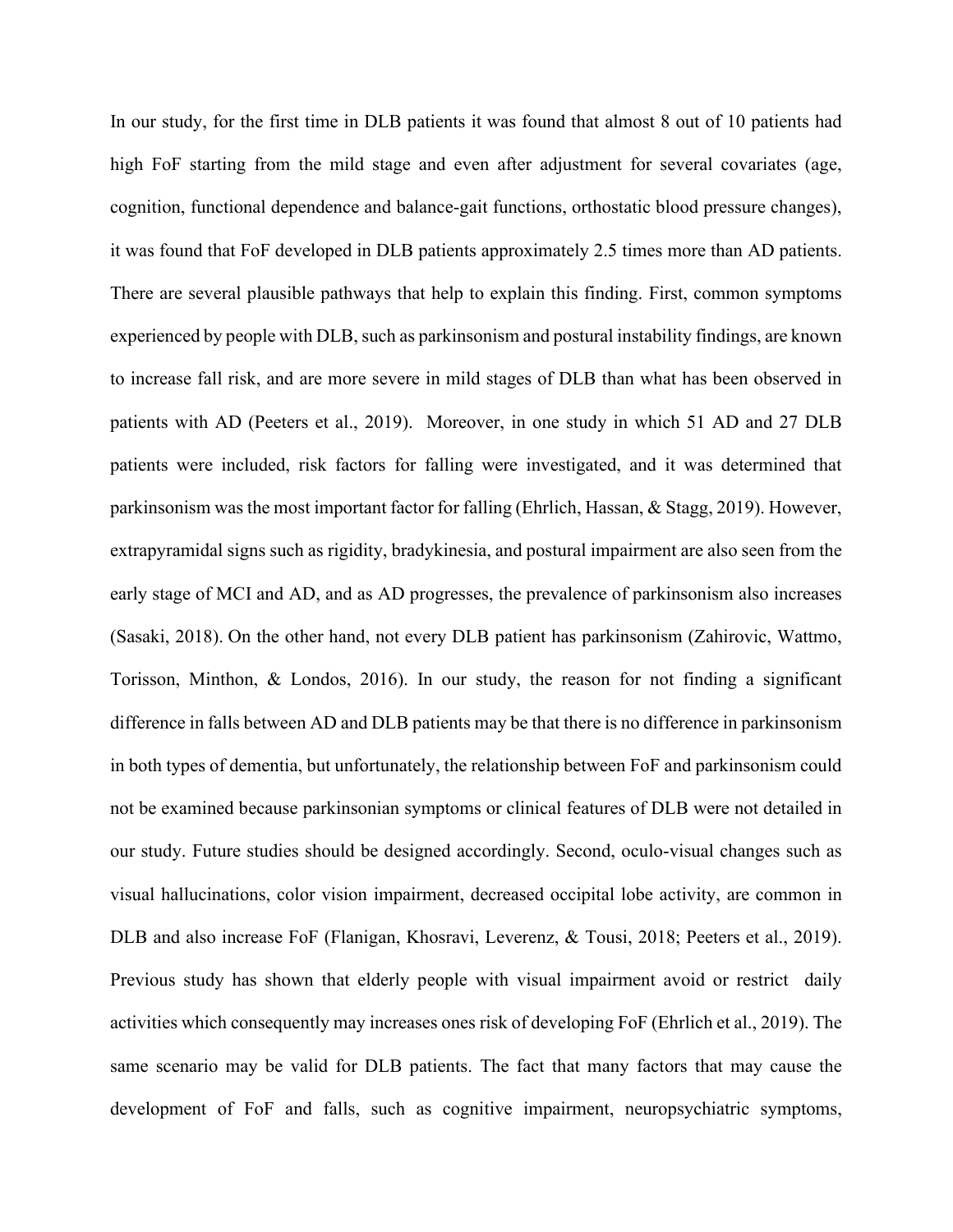psychotropic drug use, and sleep disorders that may adversely affect attention, are more prevalent in DLB than AD may explain why FoF is more prevalent in DLB (Brønnick, Breitve, Rongve, & Aarsland, 2016; Hamilton et al., 2020).

However, future studies to identify potential mechanisms leading to higher levels of FoF in those with DLB are needed to further inform targeted interventions. Although it is known that one of the most important causes of FoF is the history of falling, in our study there was no difference between the DLB, AD and non-dementia groups in terms of falling frequency, although it was slightly higher in DLB. Falls are very common in the elderly even when dementia is not present (Dokuzlar, Koc Okudur, Smith, et al., 2020; Dokuzlar, Koc Okudur, Soysal, et al., 2020). Therefore, even though falls seem to be a distinguishing feature for DLB, this feature may lose its validity with advanced age. However, the frequency of FoF is higher in DLB patients from the mild stage. One of the reasons for the shorter survival of DLB patients compared to AD is falling and related complications, which are seen much earlier in DLB (Mueller et al., 2019; Shea et al., 2019). FoF is also an important cause of mortality, and FoF may also contribute to the reduced survival compared to AD in DLB patients (Lee, Lee, Lee, & Lee, 2020). They may become more scared of falling, therefore lower their habitual physical activity, therefore lose muscle strength, physical fitness, which leads to greater functional dependence (Delbaere, Close, Brodaty, Sachdev, & Lord, 2010).

The strengths of our study are that CGA was performed in all patients and that comorbid diseases, laboratory parameters and orthostatic blood pressure changes that may affect the development of FoF were simultaneously evaluated. Second, FoF has been evaluated with FES-I. The present study has some limitations. First, the design of the study is cross-sectional. Second, the number of patients with dementia, especially DLB patients, has a small sample size. Third, this study did not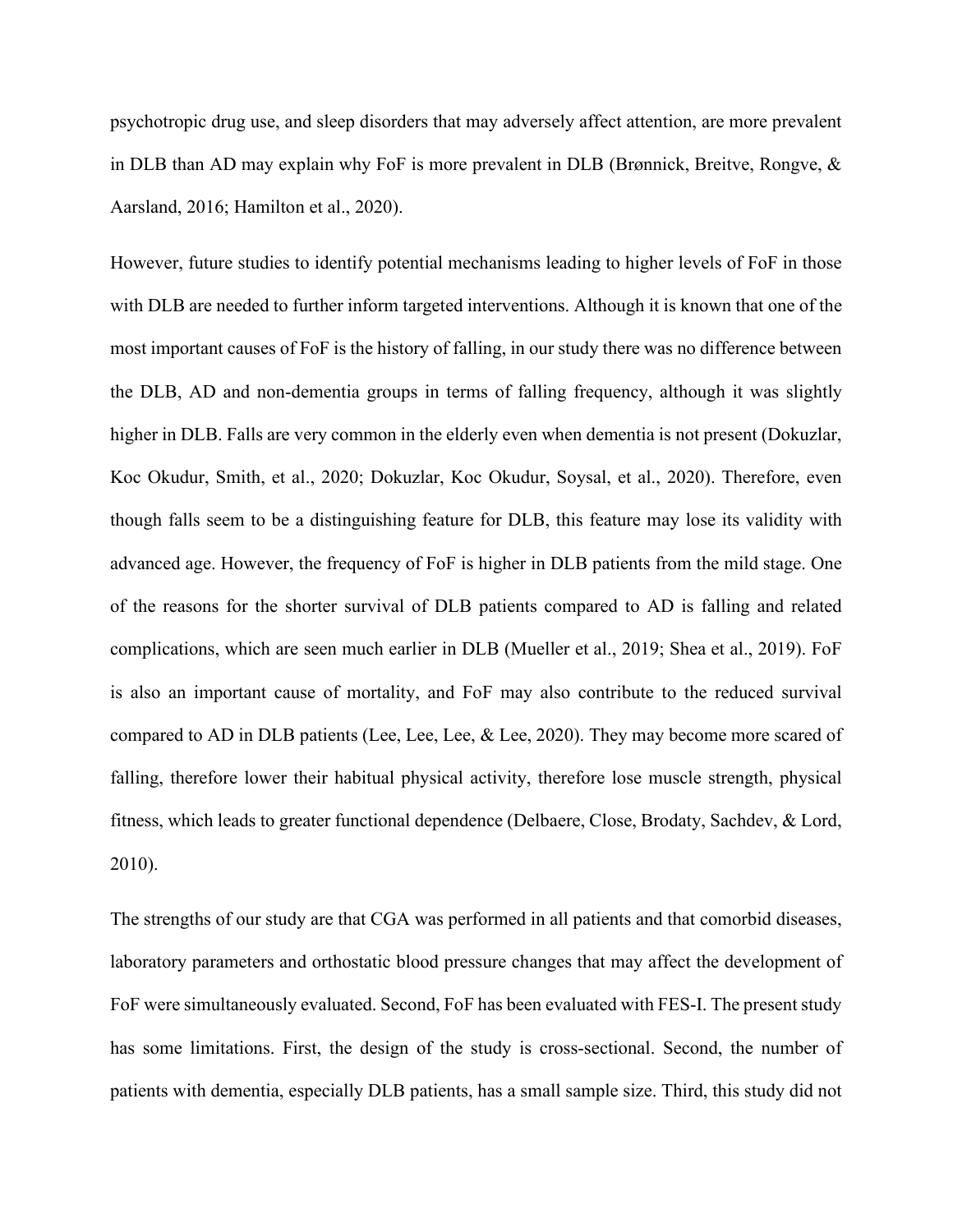neuropathologically confirm the dementia diagnosis. Last, parkinsonian symptoms (e.g. Unified Parkinson's Disease Rating Scale) or clinical features/domains of DLB were not detailed.

As a result, 8 out of 10 elderly patients with mild and moderate stage DLB have high FoF, which is much higher than those without AD and dementia. High prevalence of fear of falling are important for post-diagnostic consideration for DLB, as it can cause independence and death. Therefore, clinicians should be aware of FoF and its related consequences in the management of especially DLB in older adults. There is no difference in the frequency and severity of FoF between patients without AD and dementia.

### **ACKNOWLEDGMENTS**

There is no conflict of interest and no funding.

### **References:**

- Arik, F., Soysal, P., Capar, E., Kalan, U., Smith, L., Trott, M., & Isik, A. T. (2020). The association between fear of falling and orthostatic hypotension in older adults. *Aging Clinical and Experimental Research*. https://doi.org/10.1007/s40520-020-01584-2
- Austin, N., Devine, A., Dick, I., Prince, R., & Bruce, D. (2007). Fear of falling in older women: a longitudinal study of incidence, persistence, and predictors. *Journal of the American Geriatrics Society*, *55*(10), 1598–1603. https://doi.org/10.1111/j.1532-5415.2007.01317.x
- Ballard, C. G., Shaw, F., Lowery, K., McKeith, I., & Kenny, R. (1999). The prevalence, assessment and associations of falls in dementia with Lewy bodies and Alzheimer's disease. *Dementia and Geriatric Cognitive Disorders*, *10*(2), 97–103. https://doi.org/10.1159/000017108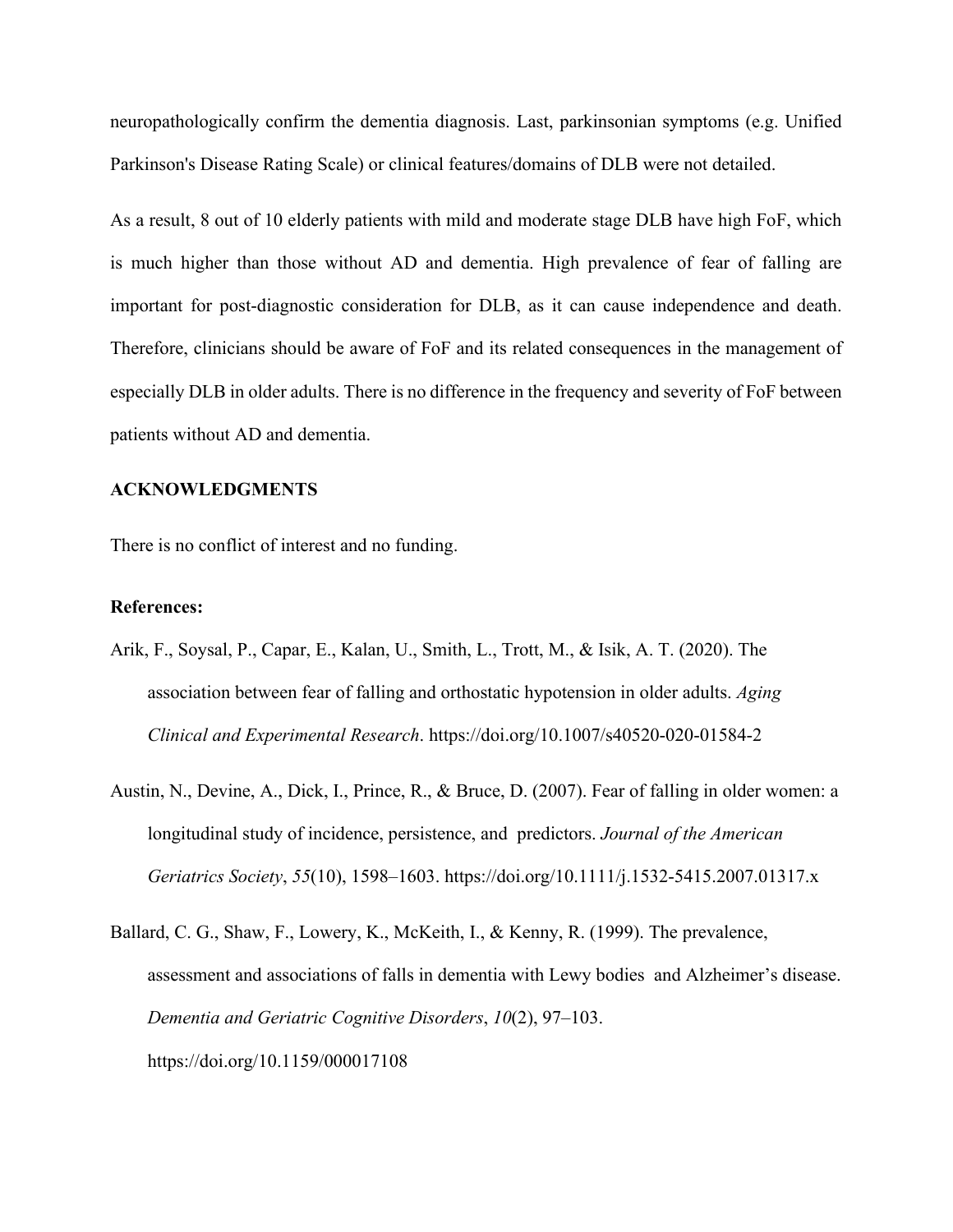- Borges, S. de M., Radanovic, M., & Forlenza, O. V. (2015). Fear of falling and falls in older adults with mild cognitive impairment and Alzheimer's disease. *Neuropsychology, Development, and Cognition. Section B, Aging, Neuropsychology and Cognition*, *22*(3), 312–321. https://doi.org/10.1080/13825585.2014.933770
- Brønnick, K., Breitve, M. H., Rongve, A., & Aarsland, D. (2016). Neurocognitive Deficits Distinguishing Mild Dementia with Lewy Bodies from Mild Alzheimer's Disease are Associated with Parkinsonism. *Journal of Alzheimer's Disease : JAD*, *53*(4), 1277–1285. https://doi.org/10.3233/JAD-160294
- Delbaere, K., Close, J. C. T., Brodaty, H., Sachdev, P., & Lord, S. R. (2010). Determinants of disparities between perceived and physiological risk of falling among elderly people: cohort study. *BMJ (Clinical Research Ed.)*, *341*, c4165. https://doi.org/10.1136/bmj.
- Delbaere, K., Smith, S. T., & Lord, S. R. (2011). Development and initial validation of the Iconographical Falls Efficacy Scale. *The Journals of Gerontology. Series A, Biological Sciences and Medical Sciences*, *66*(6), 674–680. https://doi.org/10.1093/gerona/glr019
- Dokuzlar, O., Koc Okudur, S., Smith, L., Soysal, P., Yavuz, I., Aydin, A. E., & Isik, A. T. (2020). Assessment of factors that increase risk of falling in older women by four different clinical methods. *Aging Clinical and Experimental Research*, *32*(3), 483–490. https://doi.org/10.1007/s40520-019-01220-8
- Dokuzlar, O., Koc Okudur, S., Soysal, P., Kocyigit, S. E., Yavuz, I., Smith, L., … Isik, A. T. (2020). Factors that Increase Risk of Falling in Older Men according to Four Different Clinical Methods. *Experimental Aging Research*, *46*(1), 83–92. https://doi.org/10.1080/0361073X.2019.1669284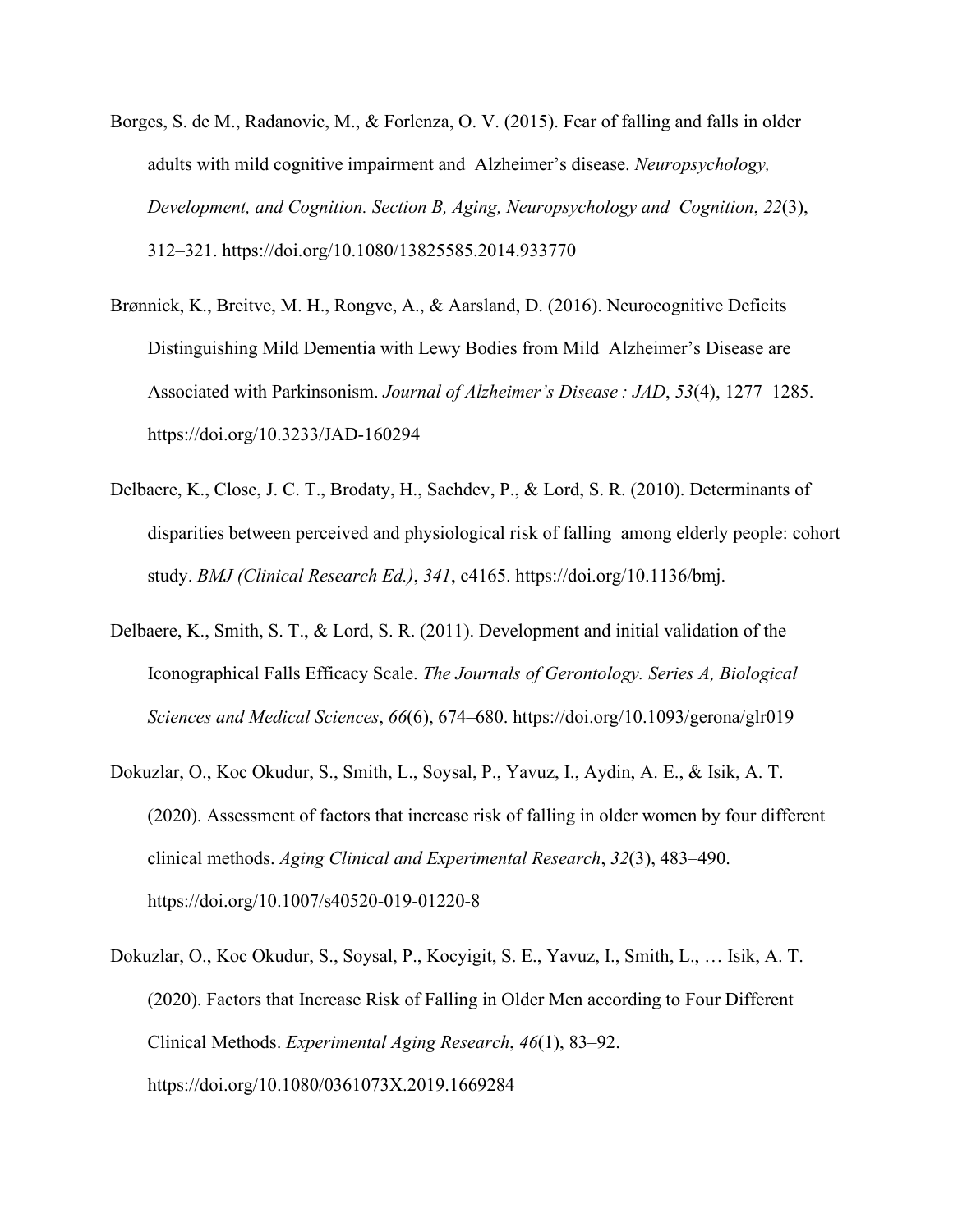- Ehrlich, J. R., Hassan, S. E., & Stagg, B. C. (2019). Prevalence of Falls and Fall-Related Outcomes in Older Adults with Self-Reported Vision Impairment. *Journal of the American Geriatrics Society*, *67*(2), 239–245. https://doi.org/10.1111/jgs.15628
- Flanigan, P. M., Khosravi, M. A., Leverenz, J. B., & Tousi, B. (2018). Color Vision Impairment Differentiates Alzheimer Dementia From Dementia With Lewy Bodies. *Journal of Geriatric Psychiatry and Neurology*, *31*(2), 97–102. https://doi.org/10.1177/0891988718767579
- Fritz, N. E., Kegelmeyer, D. A., Kloos, A. D., Linder, S., Park, A., Kataki, M., … Kostyk, S. K. (2016). Motor performance differentiates individuals with Lewy body dementia, Parkinson's and Alzheimer's disease. *Gait & Posture*, *50*, 1–7. https://doi.org/10.1016/j.gaitpost.2016.08.009
- Hamilton, C. A., Matthews, F. E., Donaghy, P. C., Taylor, J.-P., O'Brien, J. T., Barnett, N., … Thomas, A. J. (2020). Cognitive Decline in Mild Cognitive Impairment With Lewy Bodies or Alzheimer Disease: A Prospective Cohort Study. *The American Journal of Geriatric Psychiatry : Official Journal of the American Association for Geriatric Psychiatry*. https://doi.org/10.1016/j.jagp.2020.07.018
- Hauer, K. A., Kempen, G. I. J. M., Schwenk, M., Yardley, L., Beyer, N., Todd, C., … Zijlstra, G. A. R. (2011). Validity and sensitivity to change of the falls efficacy scales international to assess fear of falling in older adults with and without cognitive impairment. *Gerontology*, *57*(5), 462–472. https://doi.org/10.1159/000320054
- Isik, A. T., Kocyigit, S. E., Smith, L., Aydin, A. E., & Soysal, P. (2019). A comparison of the prevalence of orthostatic hypotension between older patients with Alzheimer's Disease,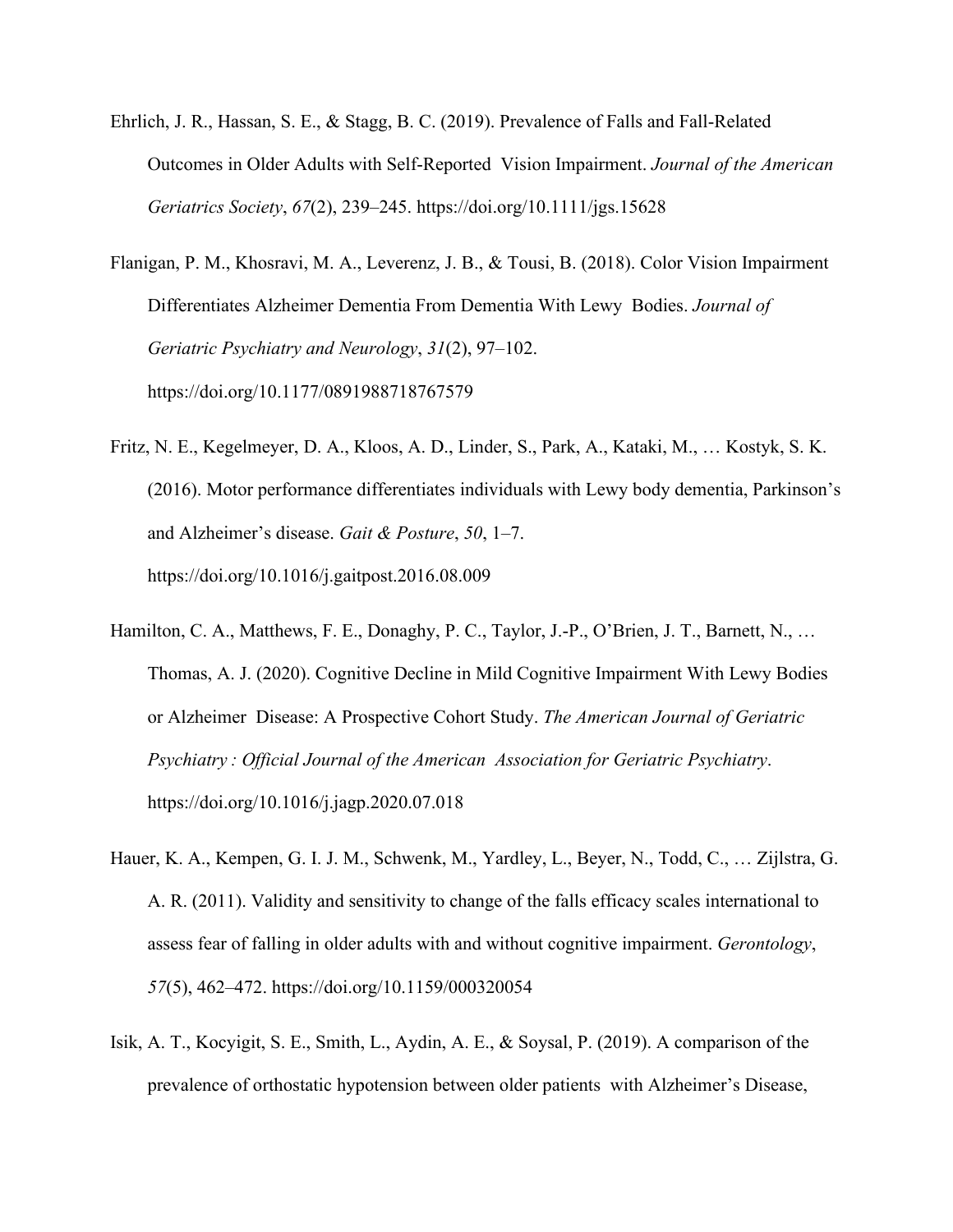Lewy body dementia, and without dementia. *Experimental Gerontology*, *124*, 110628. https://doi.org/10.1016/j.exger.2019.06.001

- Kisvetrová, H., Školoudík, D., Herzig, R., Langová, K., Kurková, P., Tomanová, J., & Yamada, Y. (2019). Psychometric Properties of the Czech Version of the Falls Efficacy Scale-International in Patients with Early-Stage Dementia. *Dementia and Geriatric Cognitive Disorders Extra*, *9*(2), 319–329. https://doi.org/10.1159/000501676
- Kressig, R. W., Wolf, S. L., Sattin, R. W., O'Grady, M., Greenspan, A., Curns, A., & Kutner, M. (2001). Associations of demographic, functional, and behavioral characteristics with activity-related fear of falling among older adults transitioning to frailty. *Journal of the American Geriatrics Society*, *49*(11), 1456–1462. https://doi.org/10.1046/j.1532- 5415.2001.4911237.x
- Lee, A., Lee, J., Lee, G., & Lee, D. R. (2020). Fear of Falling and Mortality among Older Adults in Korea: Analysis of the Korean Longitudinal Study of Aging. *Korean Journal of Family Medicine*, *41*(4), 243–249. https://doi.org/10.4082/kjfm.18.0128
- McKeith, I. G., Boeve, B. F., DIckson, D. W., Halliday, G., Taylor, J. P., Weintraub, D., … Kosaka, K. (2017). Diagnosis and management of dementia with Lewy bodies: fourth consensus report of the DLB Consortium. *Neurology*, *89*(1), 88–100. https://doi.org/10.1212/WNL.0000000000004058
- McKhann, G. M., Knopman, D. S., Chertkow, H., Hyman, B. T., Jack, C. R., Kawas, C. H., … Phelps, C. H. (2011). The diagnosis of dementia due to Alzheimer's disease: Recommendations from the National Institute on Aging-Alzheimer's Association workgroups on diagnostic guidelines for Alzheimer's disease. *Alzheimers Dement*, *7*(3),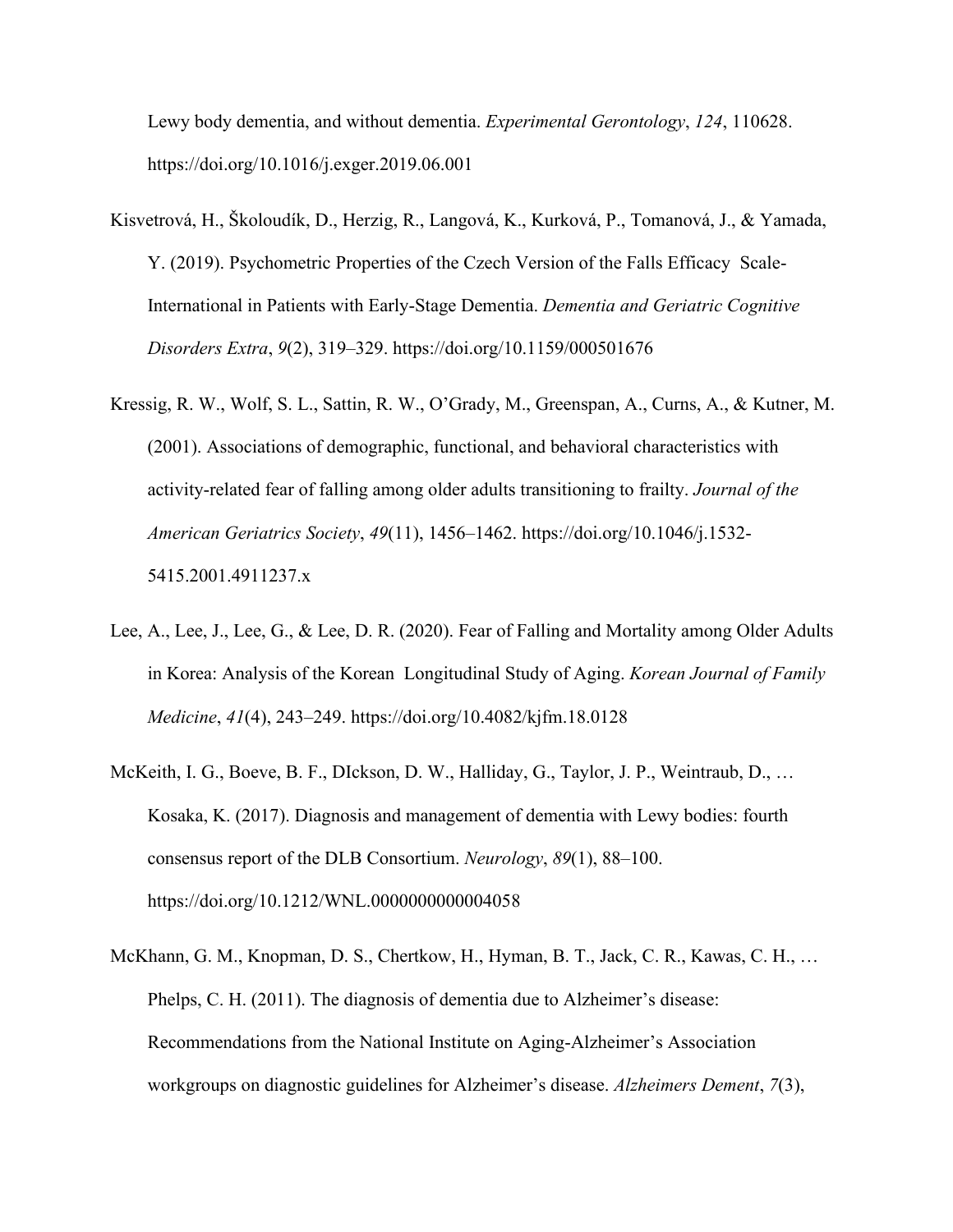263–269. https://doi.org/10.1016/j.jalz.2011.03.005

- Mueller, C., Soysal, P., Rongve, A., Isik, A. T., Thompson, T., Maggi, S., … Veronese, N. (2019). Survival time and differences between dementia with Lewy bodies and Alzheimer's disease following diagnosis: A meta-analysis of longitudinal studies. *Ageing Research Reviews*, *50*, 72–80. https://doi.org/10.1016/j.arr.2019.01.005
- Murphy, S. L., Dubin, J. A., & Gill, T. M. (2003). The development of fear of falling among community-living older women: predisposing factors and subsequent fall events. *The Journals of Gerontology. Series A, Biological Sciences and Medical Sciences*, *58*(10), M943-7. https://doi.org/10.1093/gerona/58.10.m943
- Noh, H.-M., Roh, Y. K., Song, H. J., & Park, Y. S. (2019). Severe Fear of Falling Is Associated With Cognitive Decline in Older Adults: A 3-Year Prospective Study. *Journal of the American Medical Directors Association*, *20*(12), 1540–1547. https://doi.org/10.1016/j.jamda.2019.06.008
- Peeters, G., Feeney, J., Carey, D., Kennelly, S., & Kenny, R. A. (2019). Fear of falling: A manifestation of executive dysfunction? *International Journal of Geriatric Psychiatry*, *34*(8), 1275–1282. https://doi.org/10.1002/gps.5133
- Peeters, G., Leahy, S., Kennelly, S., & Kenny, R. A. (2018). Is Fear of Falling Associated With Decline in Global Cognitive Functioning in Older Adults: Findings From the Irish Longitudinal Study on Ageing. *Journal of the American Medical Directors Association*, *19*(3), 248-254.e3. https://doi.org/10.1016/j.jamda.2017.09.012
- Rivasi, G., Kenny, R. A., Ungar, A., & Romero-Ortuno, R. (2019). Predictors of Incident Fear of Falling in Community-Dwelling Older Adults. *Journal of the American Medical Directors*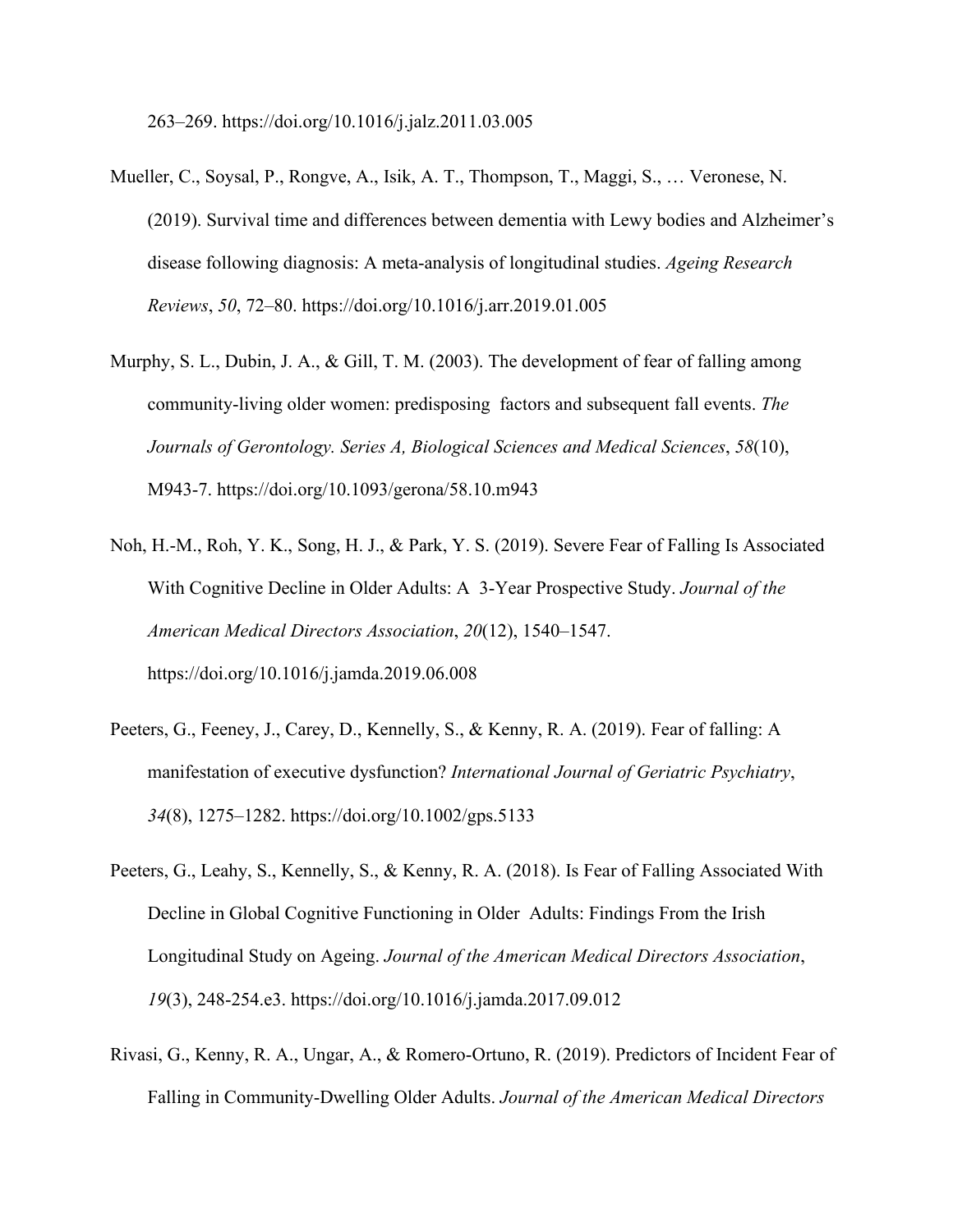*Association*. https://doi.org/10.1016/j.jamda.2019.08.020

- Sakurai, R., Suzuki, H., Ogawa, S., Kawai, H., Yoshida, H., Hirano, H., … Fujiwara, Y. (2017). Fear of falling, but not gait impairment, predicts subjective memory complaints in cognitively intact older adults. *Geriatrics & Gerontology International*, *17*(7), 1125–1131. https://doi.org/10.1111/ggi.12829
- Sasaki, S. (2018). High prevalence of parkinsonism in patients with MCI or mild Alzheimer's disease. *Alzheimer's & Dementia : The Journal of the Alzheimer's Association*, *14*(12), 1615–1622. https://doi.org/10.1016/j.jalz.2018.06.3054
- Shea, Y.-F., Lee, S.-C., Shum, A. C. K., Chiu, P. K.-C., Chu, L.-W., & Chan, H. W. F. (2019). Chinese patients with Lewy body dementia had shorter survival and developed complications earlier than those with Alzheimer's disease. *Singapore Medical Journal*. https://doi.org/10.11622/smedj.2019103
- Soysal, P., Aydin, A. E., Koc Okudur, S., & Isik, A. T. (2016). When should orthostatic blood pressure changes be evaluated in elderly: 1st, 3rd or 5th minute? *Archives of Gerontology and Geriatrics*, *65*. https://doi.org/10.1016/j.archger.2016.03.022
- Soysal, P., Isik, A. T., Buyukaydin, B., & Kazancioglu, R. (2014). A comparison of end-stage renal disease and Alzheimer's disease in the elderly through a comprehensive geriatric assessment. *International Urology and Nephrology*, *46*(8). https://doi.org/10.1007/s11255- 014-0739-5
- Tinetti, M. E., & Powell, L. (1993). Fear of falling and low self-efficacy: a case of dependence in elderly persons. *Journal of Gerontology*, *48 Spec No*, 35–38. https://doi.org/10.1093/geronj/48.special\_issue.35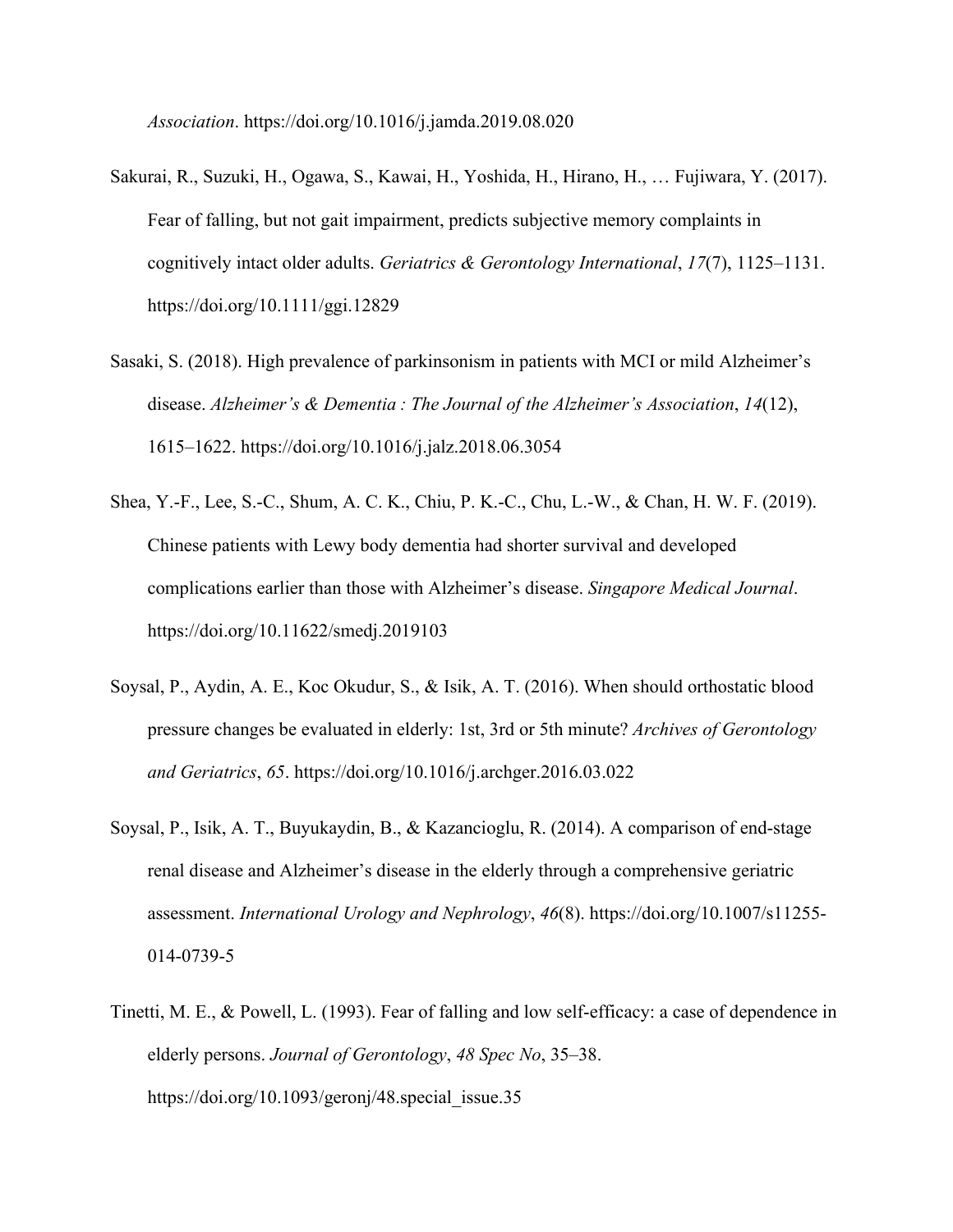- Uemura, K., Shimada, H., Makizako, H., Doi, T., Tsutsumimoto, K., Lee, S., … Suzuki, T. (2015). Effects of Mild Cognitive Impairment on the Development of Fear of Falling in Older Adults: A Prospective Cohort Study. *Journal of the American Medical Directors Association*, *16*(12), 1104.e9-13. https://doi.org/10.1016/j.jamda.2015.09.014
- Uemura, K., Shimada, H., Makizako, H., Doi, T., Tsutsumimoto, K., Yoshida, D., … Suzuki, T. (2014). Effects of mild and global cognitive impairment on the prevalence of fear of falling in community-dwelling older adults. *Maturitas*, *78*(1), 62–66. https://doi.org/10.1016/j.maturitas.2014.02.018
- Zahirovic, I., Wattmo, C., Torisson, G., Minthon, L., & Londos, E. (2016). Prevalence of Dementia With Lewy Body Symptoms: A Cross-Sectional Study in 40 Swedish Nursing Homes. *Journal of the American Medical Directors Association*, *17*(8), 706–711. https://doi.org/10.1016/j.jamda.2016.03.017

### **TABLES AND FIGURES**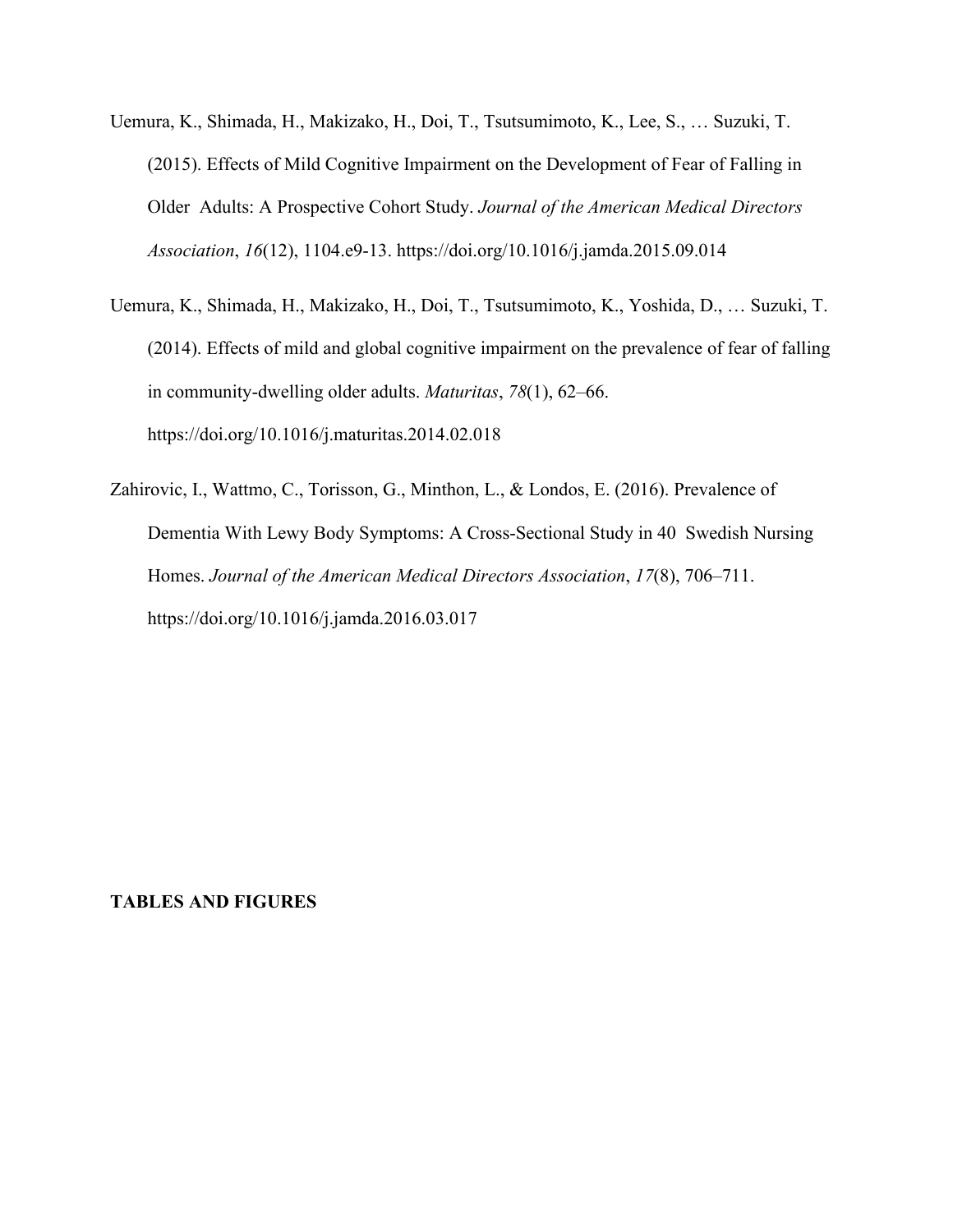# **Table 1. Patients' characteristics**

|                                           | <b>DLB</b> (46)   | AD(86)            | Non-Dementia (366) | p1      | p2      | p3      |
|-------------------------------------------|-------------------|-------------------|--------------------|---------|---------|---------|
| Age (years)                               | $82.06 \pm 7.45$  | $81.03 \pm 6.25$  | 77.55±7.44         | 0.642   | < 0.001 | < 0.001 |
| Female (%)                                | 73.8              | 72.6              | 74.0               | 1.000   | 0.974   | 0.683   |
| Recurrent Falls (%)                       | 44.7              | 38.7              | 37.5               | 0.683   | 0.385   | 0.854   |
| Number of drugs used                      | $6.86 \pm 2.64$   | $6.05 \pm 3.04$   | $5.77 \pm 3.36$    | 0.123   | 0.017   | 0.652   |
| Comorbidities (%)                         |                   |                   |                    |         |         |         |
| Hypertension                              | 62.2              | 57.3              | 69.5               | 0.686   | 0.270   | 0.022   |
| Diabetes Mellitus                         | 32.4              | 30.7              | 35.8               | 0.850   | 0.722   | 0.267   |
| <b>Coronary Heart Disease</b>             | 32.4              | 12.0              | 18.2               | 0.019   | 0.048   | 0.154   |
| Congestive heart failure                  | 13.5              | 8.0               | 11.0               | 0.500   | 0.598   | 0.383   |
| <b>COPD</b>                               | 8.3               | $\cdot$ 3         | 10.2               | 0.680   | 0.691   | 0.164   |
| Osteoarthritis                            | 8.1               | 17.3              | 14.0               | 0.256   | 0.452   | 0.552   |
| <b>Laboratory values</b>                  |                   |                   |                    |         |         |         |
| Hemoglobin (g/dL)                         | $12.32 \pm 1.75$  | $12.31 \pm 1.88$  | 13.28±9.04         | 0.930   | 0.654   | 0.710   |
| Vitamin B12 (pg/ml)                       | 476.6.±205.2      | 581.87±466.9      | 491.6±372.5        | 0.963   | 0.317   | 0.474   |
| Folic acid                                | $7.29 \pm 5.32$   | $8.03 \pm 4.60$   | $9.18 \pm 2.73$    | 0.242   | 0.144   | 0.921   |
| Vitamin D (ng/ml)                         | $20.74 \pm 11.17$ | 20.24±12.83       | $25.32 \pm 16.08$  | 0.753   | 0.263   | 0.033   |
| Comprehensive geriatric assessment        |                   |                   |                    |         |         |         |
| <b>MMSE</b>                               | $12.30 \pm 8.23$  | 15.94±7.73        | $23.91 \pm 5.10$   | 0.029   | < 0.001 | < 0.001 |
| <b>BADL</b>                               | 59.69±25.71       | 68.13±30.49       | 83.22±19.73        | 0.039   | < 0.001 | < 0.001 |
| <b>IADL</b>                               | $6.35 \pm 5.30$   | $7.45 \pm 6.35$   | $16.26 \pm 7.86$   | 0.011   | < 0.001 | < 0.001 |
| <b>MNA</b>                                | $17.12 \pm 5.35$  | $19.64 \pm 5.73$  | 22.33±4.67         | 0.011   | < 0.001 | < 0.001 |
| <b>GDS</b>                                | $4.83{\pm}4.40$   | $4.28 \pm 3.07$   | 5.65±4.88          | 0.438   | 0.169   | < 0.001 |
| POMA-Total                                | $13.12 \pm 9.35$  | 18.66±10.34       | $22.51 \pm 8.13$   | 0.001   | < 0.001 | < 0.001 |
| <b>Orthostatic Blood Pressure Changes</b> |                   |                   |                    |         |         |         |
| Systolic OH                               | 46.2              | 27.1              | 23.3               | 0.132   | 0.010   | 0.395   |
| Diastolic OH                              | 61.5              | 32.2              | 35.9               | 0.017   | 0.010   | 0.664   |
| OH                                        | 69.2              | 44.1              | 46.6               | 0.037   | 0.024   | 0.781   |
| <b>Fear of Falling</b>                    |                   |                   |                    |         |         |         |
| FES-I score                               | $45.46 \pm 13.44$ | $28.00 \pm 14.34$ | 28.98±15.97        | < 0.001 | < 0.001 | 0.373   |
| High FoF $(\% )$                          | 86.9              | 36.0              | 37.4               |         |         |         |
| Moderate FoF (%)                          | 6.5               | 10.5              | 9.8                | < 0.001 | < 0.001 | 0.983   |
| Low FoF $(\% )$                           | 6.5               | 53.5              | 52.8               |         |         |         |

P1: comparisons between DLB and AD; P2: comparisons between DLB and non-dementia groups; P3: Comparisons between AD and non-dementia groups. BADL and IADL: Barthel and Instrumental [Activities of Daily](https://www.google.com/search?sxsrf=ALeKk00SfzhhMhAY2NMGYxd8lvW-gdS_RQ:1600381467859&q=Barthel+and+Instrumental+Activities+of+Daily+Living&spell=1&sa=X&ved=2ahUKEwil8pXHnfHrAhVvThUIHa8ADWcQkeECKAB6BAgOECs) Living; COPD: Chronic obstructive pulmonary disease; GDS: Geriatric Depression Scale; FES-I: Falls Efficacy Scale– International; FoF: Fear of Falling; MMSE: Mini-Mental State Examination; MNA: Mini-Nutritional Assessment; OH: Orthostatic Hypotension; POMA: [Tinetti Performance Oriented Mobility Asses](https://www.leadingagemn.org/assets/docs/Tinetti-Balance-Gait--POMA.pdf)sment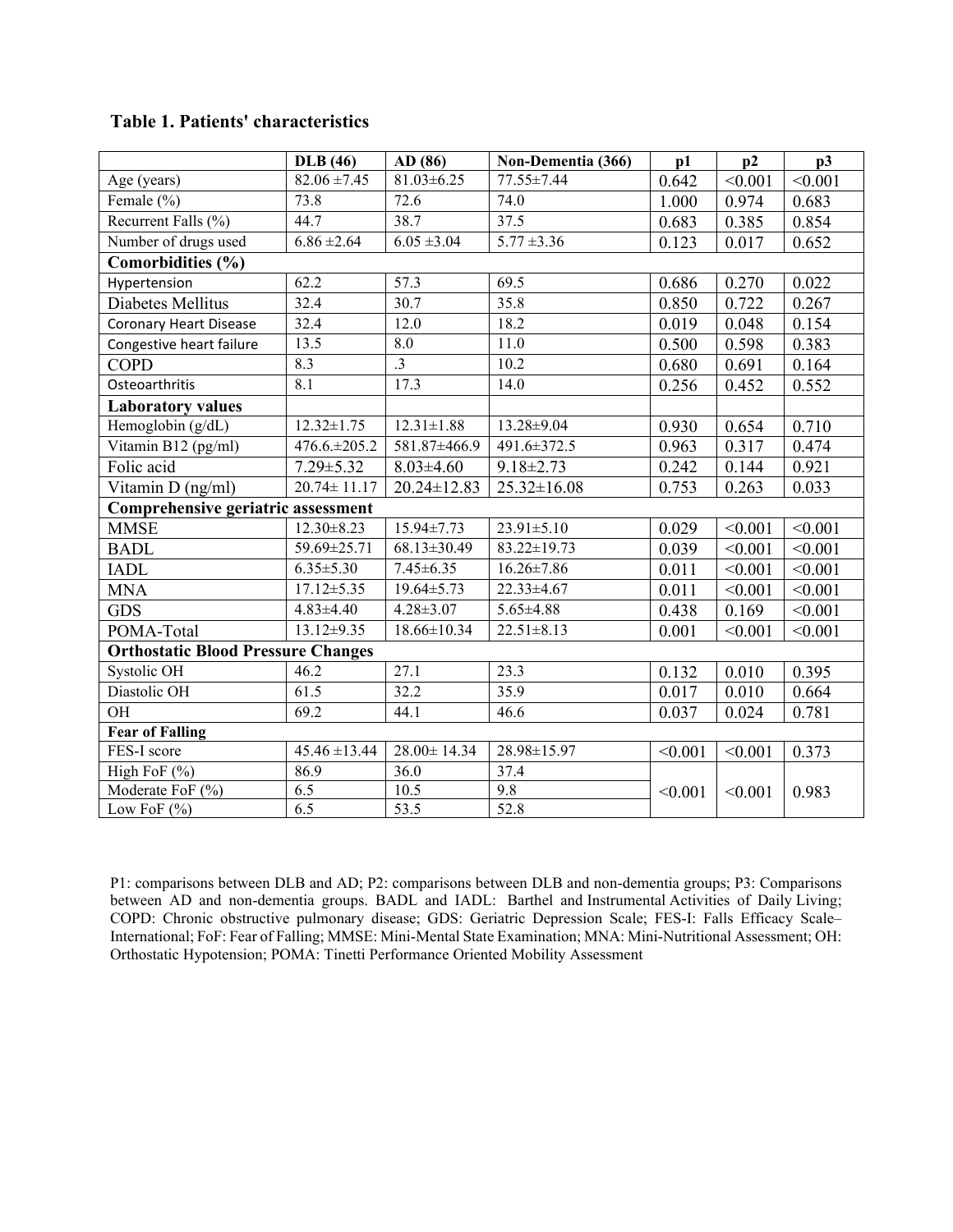

**Figure 1. Prevalence of the severity of Fear of Falling in patients with mild dementia**

CDR: Clinical Dementia Rating, FoF: Fear of Falling